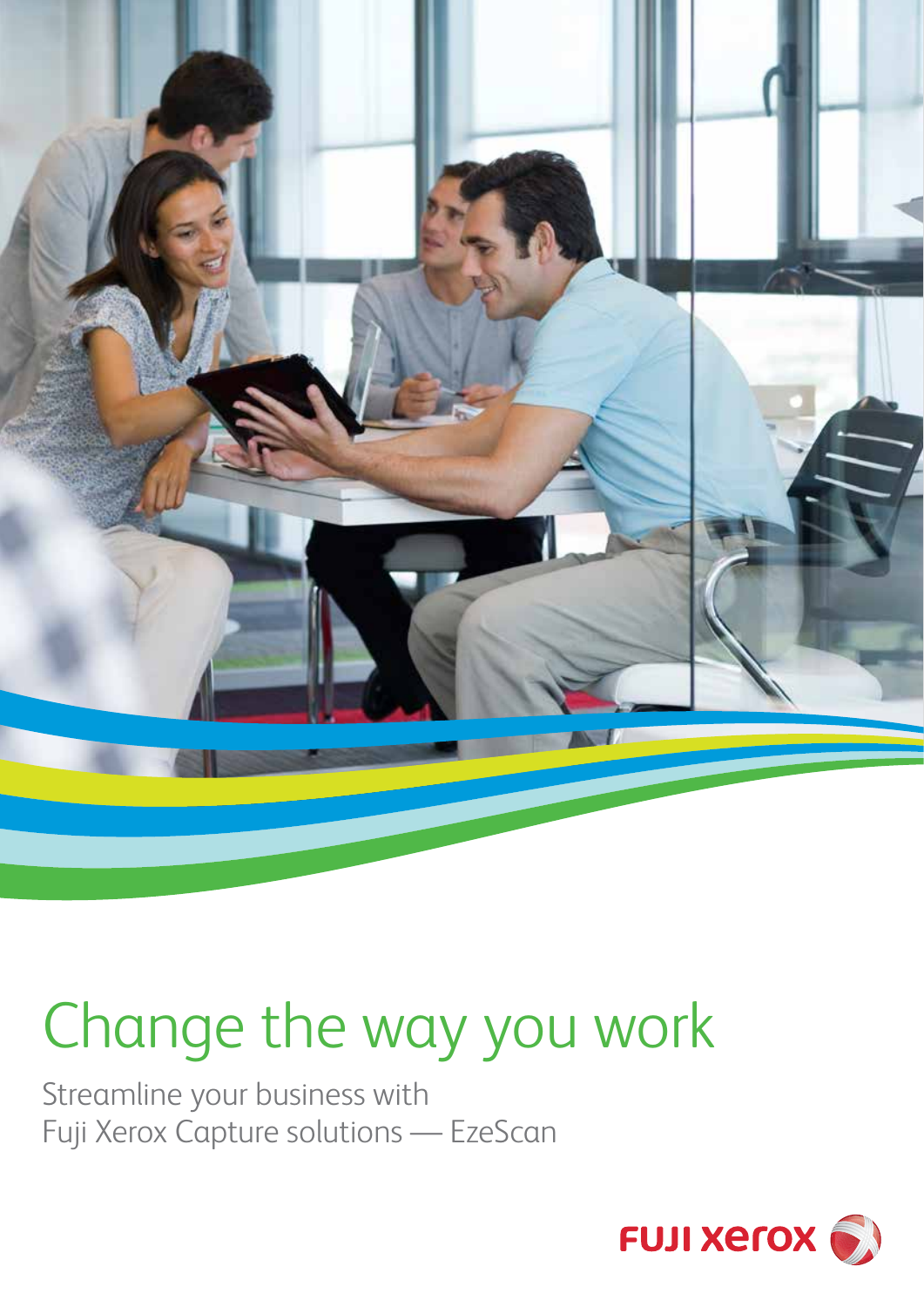## EzeScan solutions

Paper documents are still common records of business activities. They are a trusted record of every transaction. But there's a much simpler, easier and faster way to keep business documents exactly where you need them, so you can find them quickly whenever you need them. Turn your paper documents into digital documents with EzeScan.

Capturing paper documents and digitising them has never been easier. EzeScan, a Fuji Xerox Australia and Outback Imaging partnership solution, lets you batch

scan paper documents to your content management system or folder library, and file, share and action documents quickly and easily. In doing so you'll be able to access the contents of hard copy forms, manipulate the contents and process them quickly and efficiently.

You'll work faster, achieve more, and save time — and money. You staff will be freed from the time consuming chores of filing, archiving, retrieving and reprinting printed documents.

### **Some of the benefits of EzeScan include:**

| <b>Optical Mark Recognition</b><br>(OMR)                                                    | <b>Company name</b><br>ABN: xx xxx xxx xxx<br>101 Example Rd<br>Sydney, NSW, 2000, Australia<br>P: (02) xxxx xxxx<br>$F: (02)$ xxxx xxxx |                                                  |                                        |                                       |
|---------------------------------------------------------------------------------------------|------------------------------------------------------------------------------------------------------------------------------------------|--------------------------------------------------|----------------------------------------|---------------------------------------|
| EzeScan can recognise marks<br>placed in check boxes                                        | <b>Customer Contact Detalls/Action Form</b>                                                                                              |                                                  |                                        |                                       |
|                                                                                             | Order                                                                                                                                    | $\Box$ Service<br>$\Box$ Run up tech             | Delivery Co-Ord                        | $\Box$ Copy to SE<br>$\Box$ Telesmart |
| <b>Optical Character</b><br><b>Recognition (OCR)</b>                                        | <b>Customer Details</b><br>Mr A Name<br>161 Test Street<br>0602 000 000                                                                  | <b>Special instructions</b>                      | Please call 24 hours prior to delivery | Administrational use only             |
| EzeScan can read and recognise<br>computer generated characters                             | Purchase contact<br>Name                                                                                                                 | Phone<br>Number                                  | Fax<br>Number                          | Email<br>Address                      |
|                                                                                             | Receiving contact                                                                                                                        | Phone:                                           | Fax:                                   | Email:                                |
| <b>Barcode Recognition (BCR)</b><br>EzeScan is able to recognise                            | IT contact                                                                                                                               | Phone:                                           | Fax:                                   | Email:                                |
|                                                                                             | Cust Sat<br>Mr Name                                                                                                                      | Phone:<br>Phone:                                 | Fax:<br>Fax:                           | Email:<br>Email:                      |
| barcodes. When different types<br>of forms are used, barcodes                               |                                                                                                                                          |                                                  |                                        |                                       |
| can be used as document<br>identification mechanisms to<br>invoke pre-programmed processing | Description:<br>4 additional paper trays<br>$8$   1   6   6   9   2<br>$\circ$<br>$\vert$ 1<br>Serial Number:                            |                                                  |                                        |                                       |
| instructions. Once recognised<br>by EzeScan, documents can be                               | Model Number                                                                                                                             | 5  4  9  7                                       |                                        |                                       |
| processed quickly and easily<br>according to these instructions.                            | Quantity:                                                                                                                                | $3 \mid 2$                                       |                                        |                                       |
|                                                                                             | Run up technician:                                                                                                                       | the control of the control of the control of the |                                        |                                       |
|                                                                                             |                                                                                                                                          |                                                  |                                        |                                       |
| <b>Intelligent Character</b><br><b>Recognition (ICR)</b>                                    |                                                                                                                                          |                                                  |                                        |                                       |
| EzeScan can read and recognise<br>handwritten characters.                                   | Trade-in details:                                                                                                                        |                                                  |                                        |                                       |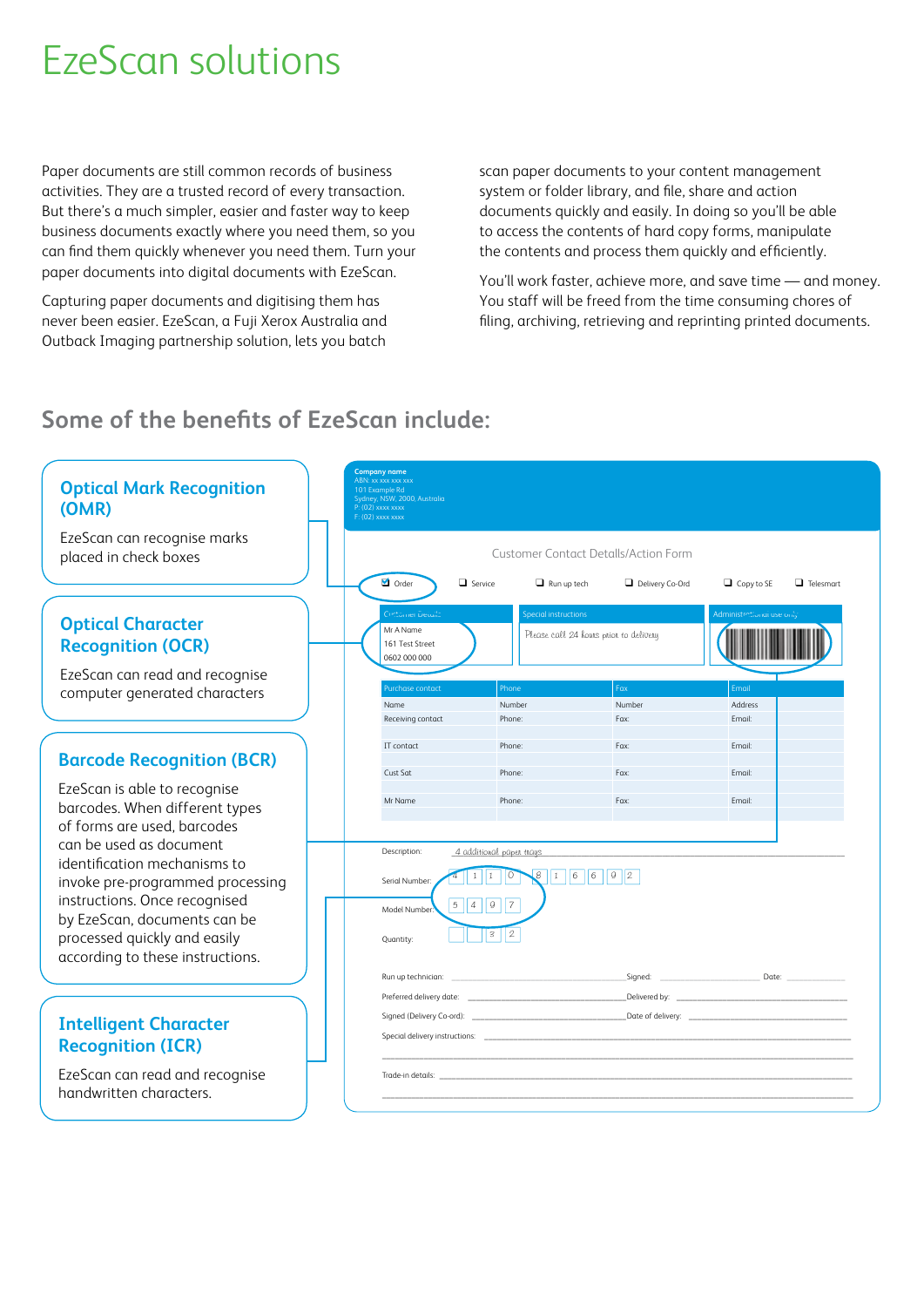And you can be assured that we're right behind you all the way. Fuji Xerox has one of the largest professional sales and technical services teams, alongside one of the strongest support organisations covering all states and territories of Australia. Wherever you are, we're ready to assist you.

Fuji Xerox technology is used to print more than eight billion pages and scan more than 10 million documents every year in Australia. More businesses rely on our expertise and technology every year as they make the transition to a digital world.

Why? Because Fuji Xerox solutions let you create electronic documents and take advantage of their ability to streamline so many business processes, while still using paper documents when they are required.

A suite of Fuji Xerox document solutions gives you complete control of all your documents, so they are at your fingertips, wherever you are, whenever you want them.

We call it "making paper in the digital world".

#### Eze Applications

EzeScan's capabilities can be applied to many processes including (but not limited to):

- Process both hardcopy and electronic documents
- Extracting survey data for market research
- Populating databases
- Electronic filing of hardcopy documents
- Improved scanning throughput by batch processing, with 3 modes of separator technology – black separator pages, fixed page count or barcodes
- Automatic naming and index field generation for documents
- Integration with market leaders in document management
- Invoice data capture with integrations with MYOB and xero
- Other processes where traditional manual data entry processes would have been used.

#### Eze Versatility

EzeScan is available in two main configurations, for extra versatility:

- EzeScan Lite
- EzeScan Pro.

Make the move to a digital office today. It will make the world of difference to your business.